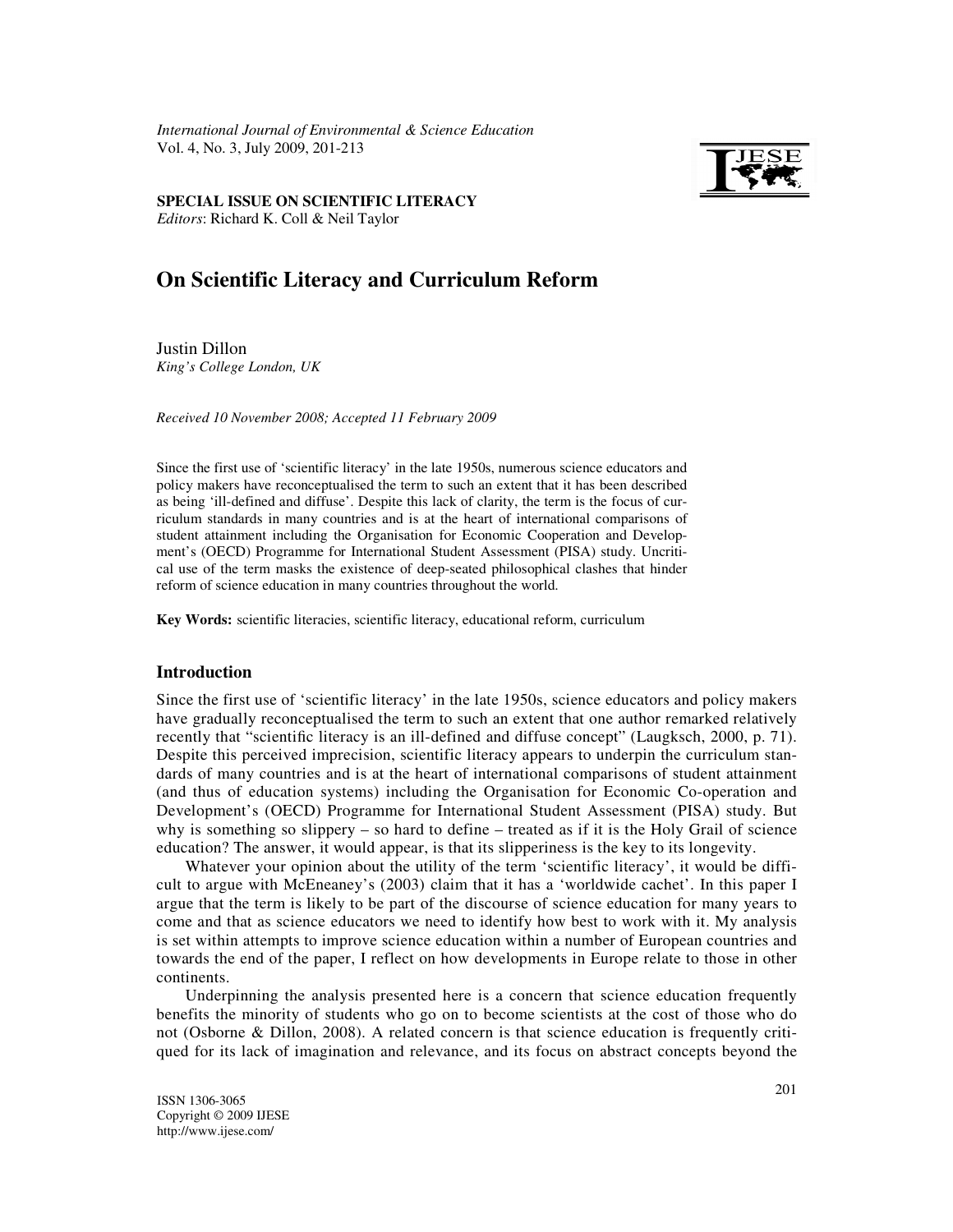imagination and interest of most students. These concerns are not new nor are they easily addressed. Members of the 2007 Linné Scientific Literacy Symposium articulated the issues clearly in their "Statement of Concern":

Science education, perhaps because of the sheer depth and volume of the knowledge base of modern science, has isolated that knowledge from its historical origins and hence students are not made aware of the dynamic and evolving character of scientific knowledge, or of science's current frontiers. There is little flavour in school science of the importance that creativity, ingenuity, intuition or persistence have played in the scientific enterprise. Nor is there any real sense of any meaningful exploration of issues that relate ethical and personal accountability to modern scientific activity. Indeed, the existence of human enterprise that makes science possible is almost ignored in science education. Curricula and assessment need to support teachers' being able to share the excitement of the human dramas that lie behind the topics in school science with their students. (Members of the Linné Scientific Literacy Symposium, 2007, p. 7)

However, their position does not represent those of all science educators. The recent introduction of a new science curriculum aimed at promoting scientific literacy drew criticism from "Leading educationalists [who] criticised [it] for being more 'fit for the pub' than the school room" (BBC News, 2006, 1). The longevity of the term scientific literacy relies on its ability to be seen as an umbrella for radically different philosophies of science education. However, the evidence suggests that when attempts are made to effect curriculum change to promote 'scientific literacy' the unreconciled philosophical clashes hinder progress.

## **What Do We Know About Scientific Literacy?**

Writing at the turn of the century, Laugksch argues that "Scientific literacy has become an internationally well-recognized educational slogan, buzzword, catchphrase, and contemporary educational goal" (Laugksch, 2000, p. 71). Laugksch's paper is a thoughtful conceptual overview and in it he notes that the conceptualization of scientific literacy that he has described hides a range of meanings and interpretations, and he notes that a view has emerged "that scientific literacy is an ill-defined and diffuse concept (e.g., Champagne & Lovitts, 1989)" (Laugksch, 2000, p. 71).

"Ill-defined and diffuse" though 'scientific literacy' may be, the term has survived for half a century, and looks set to outlast 'science for all', and it seems unlikely that another phrase will knock it from its position at the heart of science curriculum policy making (even the rather clumsy "scientific literacy for all" seems to have come and gone (Lee, 1998)). As science educators, we will probably have to live with the phrase no matter how unsatisfactory we find it. It would be more accurate, perhaps, to refer to 'scientific literacies' or 'dimensions of scientific literacy', but more of that later.

## *Vision I and Vision II: Looking Inward and Outward*

In his chapter on scientific literacy in the recent *Handbook of Research on Science Education*, Roberts (2007a) makes an elegant distinction between two ways of looking at the aims and purposes of science education. He identifies two 'visions' for generating conceptions of scientific literacy: Vision 1 and Vision II. Vision I, according to Roberts, "looks inward at science itself – its products such as laws and theories, and its processes such as hypothesizing and experimenting," whereas Vision II "looks outward at situations in which science has a role, such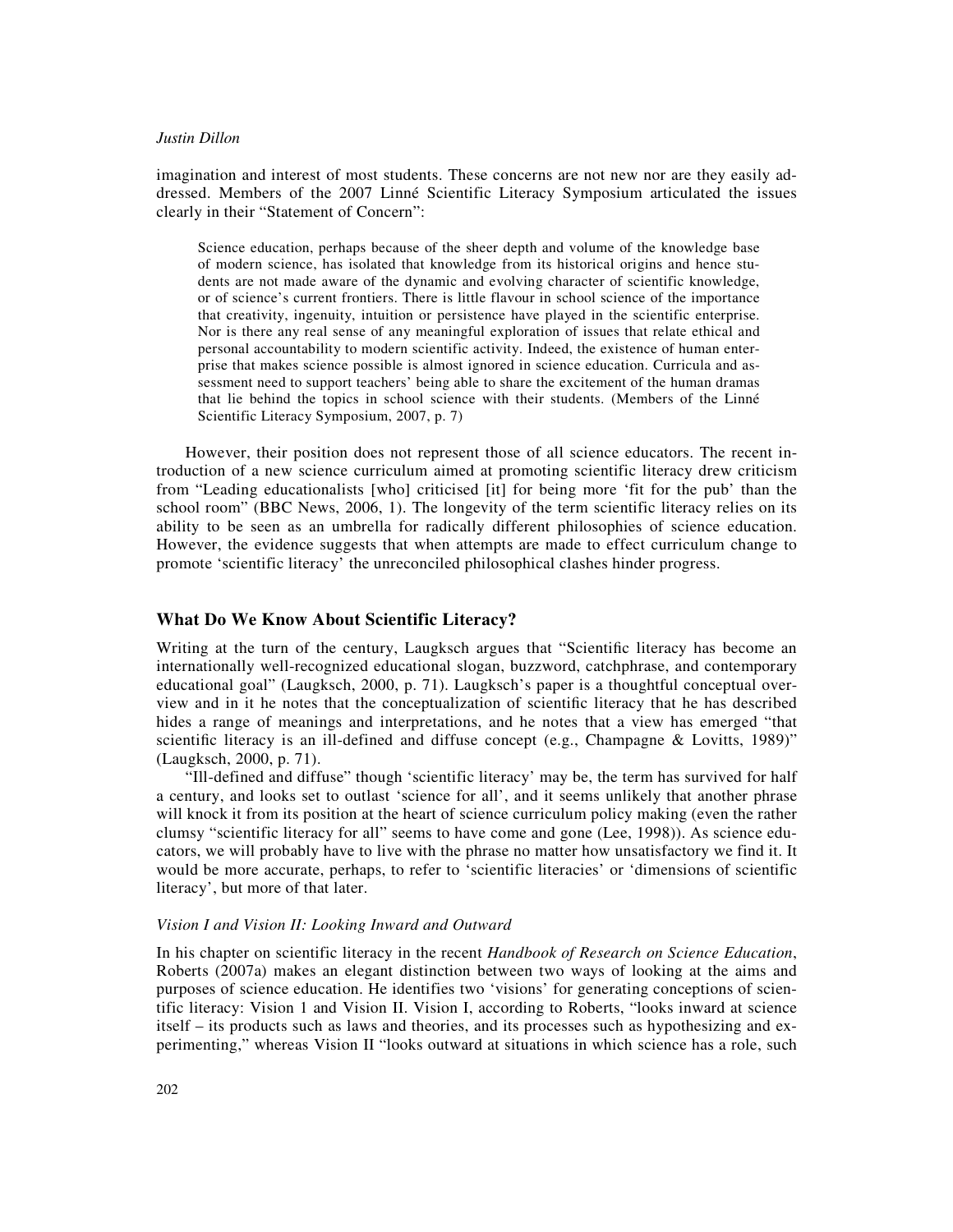as decision-making about socioscientific issues" (Roberts, 2007b, p. 9).

These visions are underpinned by different philosophies and, at their most extreme, reflect competing interests that have and continue to influence the content of the science curriculum (see Hodson, 2008 for an in-depth study of these issues). At one extreme, there are those whose major preoccupation is the place of scientific content in the curriculum. At the other extreme are those who see science education as being primarily about criticizing the assumptions underpinning science as a cultural activity (see, e.g., Roth & Barton, 2004). These visions, which are philosophically irreconcilable, have established themselves under the increasingly broad umbrella of 'scientific literacy'.

Roth and Barton (2004) powerfully illustrate one dimension of the Vision II philosophy when they argue that:

Conventional approaches to scientific literacy, knowing, and learning are based on an untenable, individualistic (neo-liberal) ideology that does not account for the fundamental relationships between individual and society, knowledge and power, or science, economics, and politics. (p. 3)

I am broadly in sympathy with that analysis but wherever you stand on the issues, I would argue that scientific literacy (or literacies) will be part of the discourse of science education for a long time. It suits all parties to use 'scientific literacy' as a weasel word.

The job of policy makers and curriculum planners is often to attempt to reconcile these conflicting visions. As a result, they can be put under substantial pressure to promote one vision over another (Blades, 1997; Fensham, 1998). A critical issue for contemporary curriculum makers, though, is can there be a balance between Vision I and Vision II, and do potential scientists need a different balance than everybody else? As Roberts puts it, "Everyone agrees that students can't become scientifically literate without knowing some science, and everyone agrees that the concept needs to include some other types of understanding *about* science [original emphasis]" (Roberts, 2007b, p. 11). It is this logic that allows the competing visions to co-exist under the same banner. In effect, 'scientific literacy' is what Stables (1996) referred to as a 'paradoxical' compound policy slogan. The conflicting visions of scientific literacy are sustained by a series of dubious rationales and questionable assumptions some of which are outlined in the following section.

## **Rationales for Promoting Scientific Literacy**

## *Drivers for Change*

There are several rationales for moving towards scientific literacy as a fundamental goal of science education, and they have all been used by politicians and policy makers in Europe and elsewhere at some point in recent years. To some extent, the drivers are inseparable from the rationales for science education itself. Laugksch (2000) groups the common arguments into two categories which he labels 'macro' and 'micro'. One macro-argument is that "national wealth depends on competing successfully in international markets" and that to compete, a nation must have a strong research and development base. Taking the assumption one step further, a steady stream of home-grown scientists is, therefore, essential to keep the R&D base strong. Such a rational was exemplified recently by Lord Grayson, the UK's new science minister who was quoted as saying that, "Science is fundamental to this country. As we go into this global downturn the importance of maintaining our investment in science has never been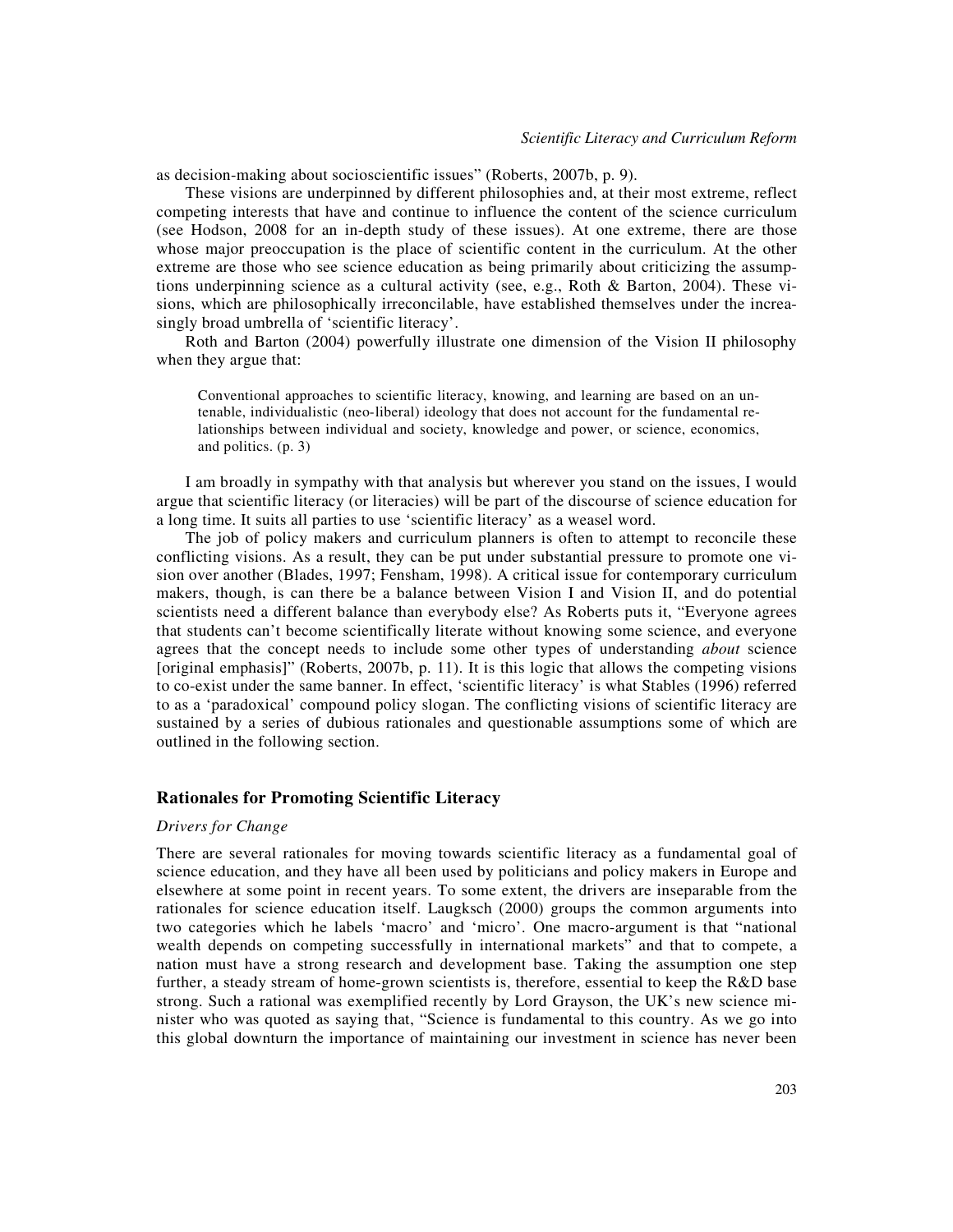greater" (BBC News, December 5, 2008, ¶6).

The opening paragraph of the widely circulated and oft-quoted 'Rocard Report', *Science Now: A Renewed Pedagogy for the Future of Europe,* makes several macro-level assertions such as this one on the opening page:

In recent years, many studies have highlighted an alarming decline in young people's interest for key science studies and mathematics. Despite the numerous projects and actions that are being implemented to reverse this trend, the signs of improvement are still modest. Unless more effective action is taken, Europe's longer term capacity to innovate, and the quality of its research will also decline. (High Level Group on Science Education, 2007, p. 2)

Another macro-level argument has probably been around even longer than the economic argument. For well over a century, scientists have argued that the public support of science is critical to the continuation of scientific research (Shamos, 1995; Waterman, 1960). Public attitudes towards science and technology have been the subject of repeated study. The 2006 PISA report of a survey of more than 400,000 15-year-old students from 57 countries notes that "92% [of respondents] said that advances in science and technology usually improved people's living conditions" (OECD, 2007, p. 6), and noting that:

A strong acceptance by students that science is important for understanding nature and improving living conditions extends across all countries in the survey. However, this was mirrored to a much lesser extent in students' responses to the wider socio-economic benefits of science. On average across OECD countries, 25% of students (and over 40% in Iceland and Denmark) did not agree with the statement "advances in science usually bring social benefits". (OECD, 2007, p. 6)

Laugksch also identifies another macro-level argument for scientific literacy which is that the more the public understand how science works and what it can do for them, the more likely they are to support scientific and technological endeavour. Such an argument should cause scientists and their supporters in Iceland and Denmark, in particular, to advocate increasing scientific literacy as a matter of some urgency. However, such a view is based on an assumption that has never really been tested.

Another rationale identified by Laugksch at the macro-level is one that has undergone substantial discussion in the UK. The Public Understanding of Science movement, which was criticized as being based on a deficit model ("if only people knew more science, they'd be more positive about science") has been superseded by a Public Engagement with Science and Technology model that ostensibly encourages public discussion of issues such as xenotransplantation, GM foods and nanotechnology. The espoused argument for increased public engagement with scientists and policy makers is that increased transparency of decision making will lead to greater public confidence in the final decisions made on controversial issues (Royal Society, 1985). Again, this is an assumption that has yet to be rigorously tested.

The final argument listed by Laugksch relates to C.P. Snow's identification, in 1959, of a division between the 'two cultures' of science and literary intellectuals (Snow, 1962). Laugksch (2000) notes that the danger of science being seen as outside mainstream culture is that the public will fail to grasp what science is which might, in turn see them responding to science "with a mixture of adulation and fear" (p. 85). Increasing the public's scientific literacy might help to dispel the perceived 'cult' image of science and scientists.

While the macro-level arguments promote collective economic well-being, democracy and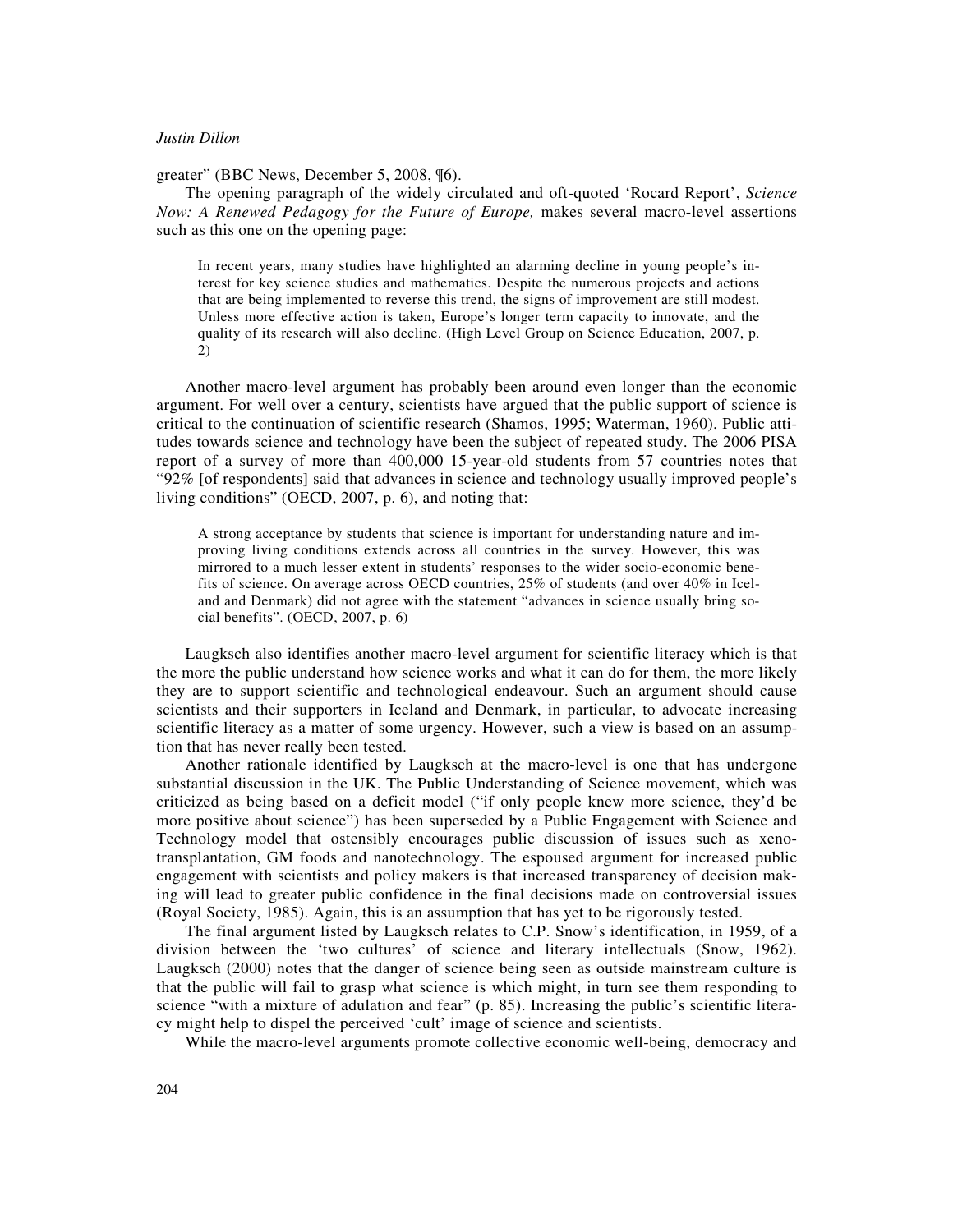societal coherence, micro-level arguments focus on the benefits of scientific literacy to the individual. To some extent, the micro-level benefits are consequences of the macro-level benefits. The micro-level benefits might include increased economic prosperity and job opportunities, wiser health decisions, increased confidence in science and technology and reduced personal risk. An example of a micro-level rationale is provided by both Shortland (1988) and Snow (1962) who argue that an individual cannot be considered properly educated without a working knowledge of modern science which is one of the major successes of Western civilisation. Such an argument begs the question 'Who is to say what a 'proper' education looks like?'

The Rocard Report' intertwines both macro- and micro-level benefits of scientific literacy. In a section headed 'Providing all citizens with both science literacy and positive attitude (*sic*) towards science' the report is unequivocal about the value of scientific literacy (which it never defines):

There is *obviously* a need to prepare young people for a future that will require good scientific knowledge and an understanding of technology. Science literacy is important for understanding environmental, medical, economic and other issues that confront modern societies, which rely heavily on technological and scientific advances of increasing complexity. (High Level Group on Science Education, 2007, p. 6, emphasis added)

But the report argues that the 'key point' is:

Equipping every citizen with the skills needed to live and work in the knowledge society by giving them the opportunity to develop critical thinking and scientific reasoning that will enable them to make well informed choices. Science education helps fighting misjudgements and reinforcing our common culture based on rational thinking. (High Level Group on Science Education, 2007, p. 6)

The idea that Europe has a common culture and that it is based on rational thinking might be seen as somewhat simplistic. The strength of the macro- and micro-level arguments for promoting scientific literacy may not be convincing and may rest on some false assumptions. What is important to realise, though, is that the arguments are as much philosophical as they are educational and that, as such, they can drive policy even if there is little evidence to support their veracity (whither 'rational thinking'?).

## **Some European Attempts to Make Science Education More Fit for Purpose**

Turning now to some European attempts to address the problems of science education in terms of curriculum and pedagogy, I will examine some initiatives in individual nations and some cross-European projects. While the coverage of these initiatives is necessarily brief, I hope to convey a flavour of what has been tried and how it has, or has not, been received.

## *Britain: Twenty First Century Science*

In Britain, the publishing of *Beyond 2000: Science Education for the Future* (Millar & Osborne, 1998) initiated a debate that led to a range of innovations aimed at making the science curriculum fit for a broader purpose than had been the case until then. Developments started in England and Wales with the piloting of an optional course, *Science for Public Understanding* aimed at 17-18 year olds. Subsequently, the University of York and the Nuffield Curriculum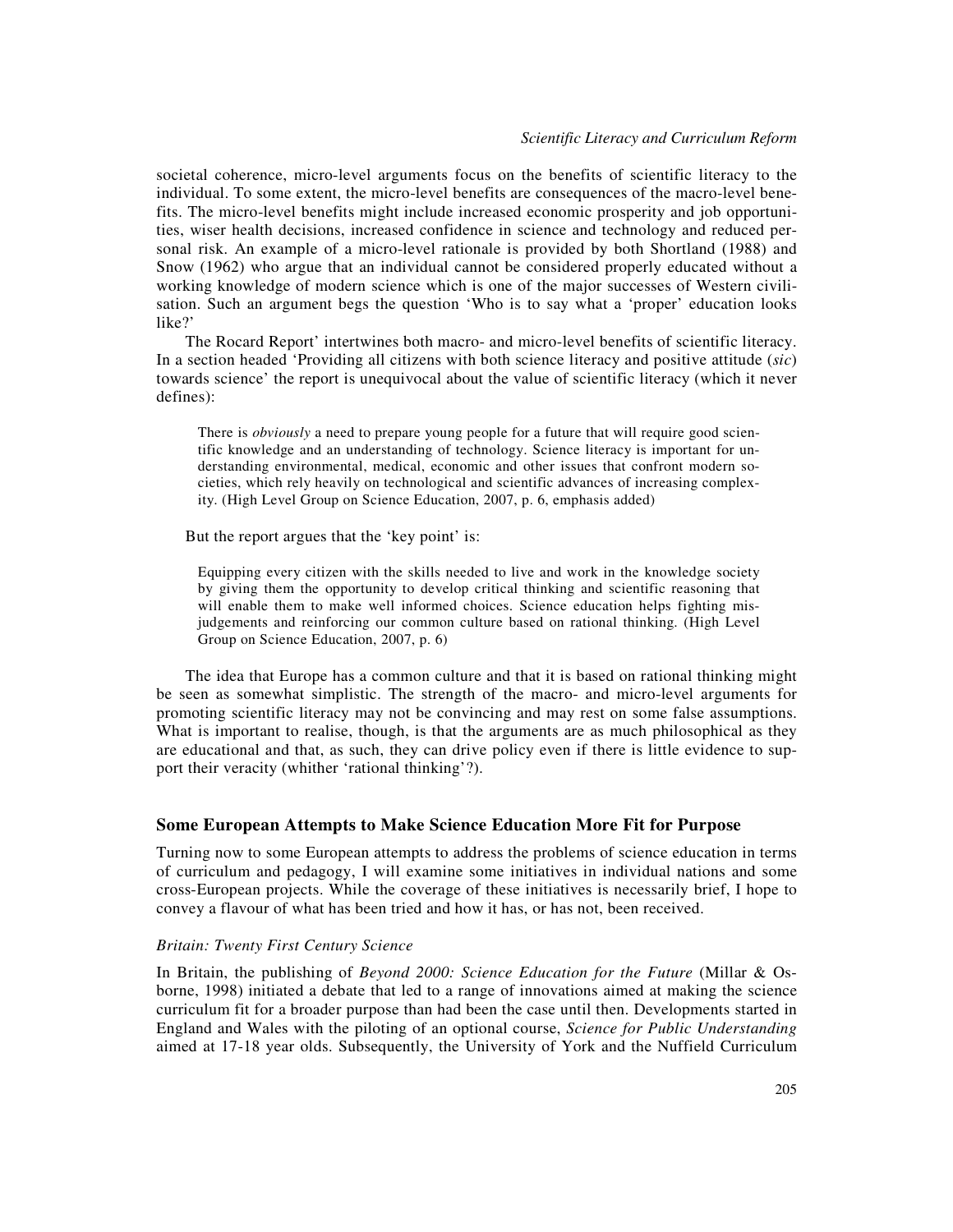Centre developed a course for 14-16 year olds, *Twenty First Century Science*

*Twenty First Century Science* consists of three components – a core curriculum that explores both the major explanatory themes of science and a set of 'ideas-about-science' that all students study. These components are then followed by an additional course of academic science which is for those who wish to pursue the study of science at a later stage. Alternatively, students with a more vocational inclination can take a course in Applied Science.

The authors of *Twenty First Century Science* state that they would expect a scientifically literate person to be able to:

- appreciate and understand the impact of science and technology on everyday life;
- take informed personal decisions about things that involve science, such as health, diet, use of energy resources;
- read and understand the essential points of media reports about matters that involve science;
- reflect critically on the information included in, and (often more important) omitted from, such reports; and
- take part confidently in discussions with others about issues involving science. (*Twenty First Century Science*, 2008)

This conceptualisation of what it means to be scientifically literate reads almost as a metalevel set of aims. Underpinning these outcomes (what one might term separate 'literacies') are two different features: knowledge of how science works and knowledge of science explanations. In terms of the former, students need to "be able to reflect on scientific knowledge itself, including":

- the practices that have produced it;
- the kinds of reasoning that are used in developing a scientific argument; and
- the issues that arise when scientific knowledge is put to practical use.

In terms of knowledge of science explanations:

No one can be said to be 'scientifically literate' unless they understand some science. But what matters is to have a broad understanding of the main scientific explanations that give us a framework for making sense of the world around us. (*Twenty First Century Science*, 2008)

The main scientific explanations in the scheme include: Chemical change; The interdependence of living things; The gene theory of inheritance; The theory of evolution by natural selection; Energy sources and use; Radiation; The Universe (*Twenty First Century Science*, 2008).

Approximately 10% of the project budget was set aside for an evaluation of the pilot. Three separate studies were commissioned into separate outcomes: knowledge and understanding; attitudes to science, and changes in classroom practice. One of the evaluation team, summarising the findings of the three studies, commented that:

A clear majority of teachers indicated that they enjoyed teaching Core Science more than other courses. Given that nearly three-quarters also found it more demanding to teach, this clearly represents a major achievement (Burden et al., 2007, p. 25).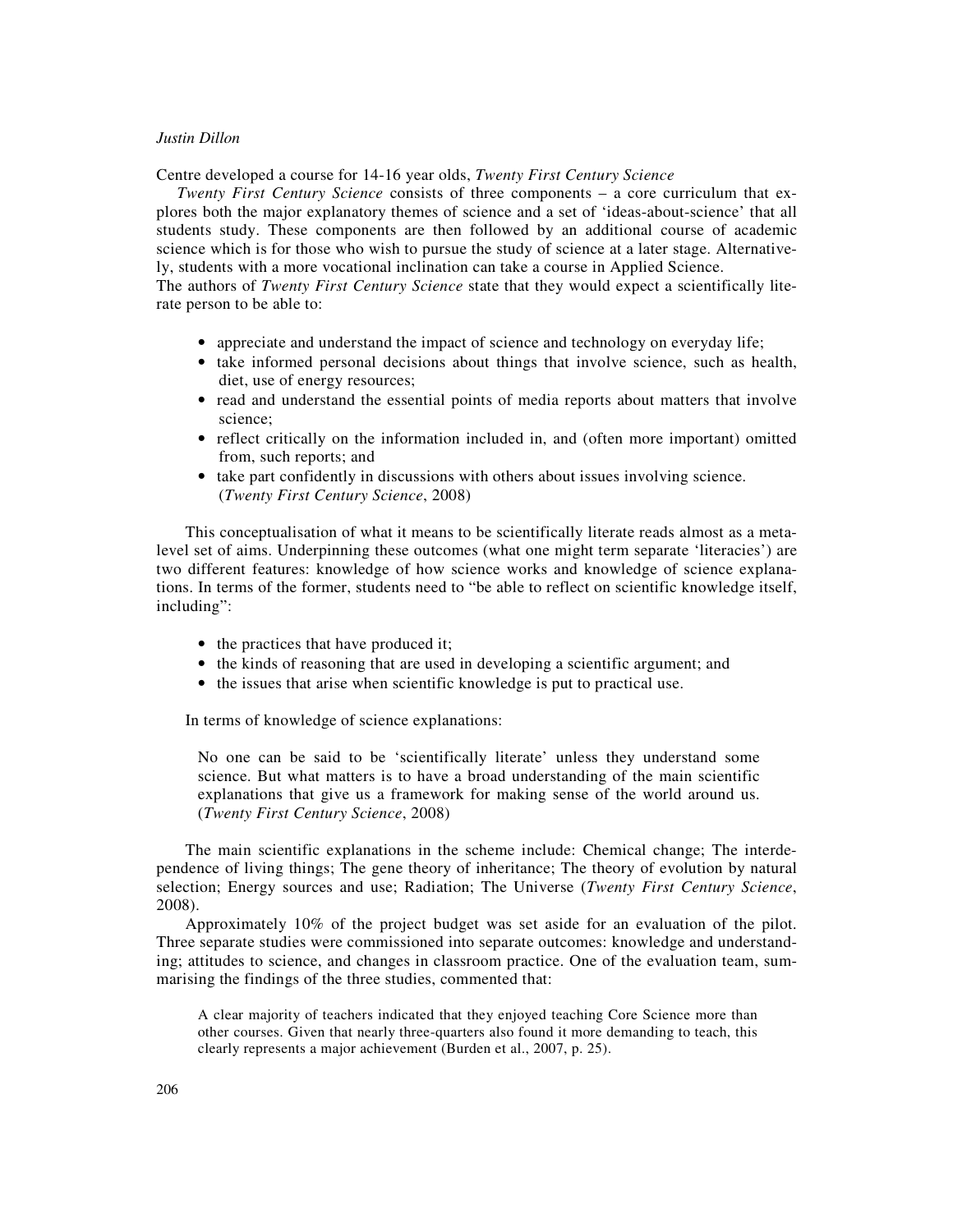The rather cautious summing up continued thus:

Perhaps the single most positive feature in the findings of these studies is that the project has succeeded in persuading a majority of the pilot teachers that it is more professionally rewarding than standard Double Award science. It has thus, in my view, engaged to a measurable degree with the desire of science teachers to offer a curriculum, particularly at Key Stage 4, which is livelier and more engaging than what has traditionally been available. Moreover it cannot be assumed that the teachers involved are all volunteers, or sympathetic to the aims of the project. This achievement also needs to be set against the wellestablished view that producing educational change of any kind is difficult: the institutional, professional and political barriers are large. All this is a significant achievement (Burden et al., 2007, p. 29).

The arrival of *Twenty First Century Science* was not greeted with universal acclaim as was indicated by the "being more 'fit for the pub' than the school room" quote mentioned above.

### *Netherlands – General Natural Sciences and the Junior College Utrecht*

Innovative approaches have been tried in other parts of Europe. The Dutch minister of education set up an advisory committee in 1994 which proposed the introduction of an entirely new subject in the upper secondary curriculum of all students:

The new subject, called *Algemene Natuurwetenschappen* ('General Natural Sciences'), or ANW, was to occupy well over 10% of the available time in Grade 10 [ages 16-17]. Its introduction, alongside the traditional science subjects that are optional in Grade 10, was part of a far-reaching innovation in upper secondary education (De Vos & Reiding, 1999, p. 711).

Osborne and Dillon (2008, p. 21) report that "the course has been contentious and gone through some transformation" since its introduction. De Vos and Reiding (1999), the course evaluators, noted that it was "extremely difficult" for teachers "to escape from the shadows of the science teaching tradition" (p. 718). They reported that even after the introduction of the course, science teachers' pedagogy was still dominated by a focus on content rather than developing an understanding of science (see, also, Bartholomew, Osborne & Ratcliffe, 2004). As Osborne and Dillon (2008) point out that "the teaching of science is an established cultural practice passed on from one science teacher to another" (p. 22) and it is difficult to change that culture quickly or easily.

Another Dutch initiative which has been piloted recently was aimed at more able students who can become de-motivated at school. Junior College Utrecht is a specialized scienceenriched secondary school (van der Valk & Eijkelhof, 2007):

Entrance to this school is competitive and seen as high-status. Students are taught at an accelerated pace with students left to learn minor material independently. In addition, there is a greater research focus and a significantly enhanced curriculum in which university specialists teach specific modules. Students reported that they enjoyed the challenge, the enriched elements and working with their intellectual equals. Such a mechanism – essentially one of making the study of science a high status subject – is one means of attracting more able students (Osborne & Dillon, 2008, p. 22).

Both these Dutch initiatives aim to address the issue of differentiating the curriculum offer so that students who want to continue into a science and/or technology career can be satisfied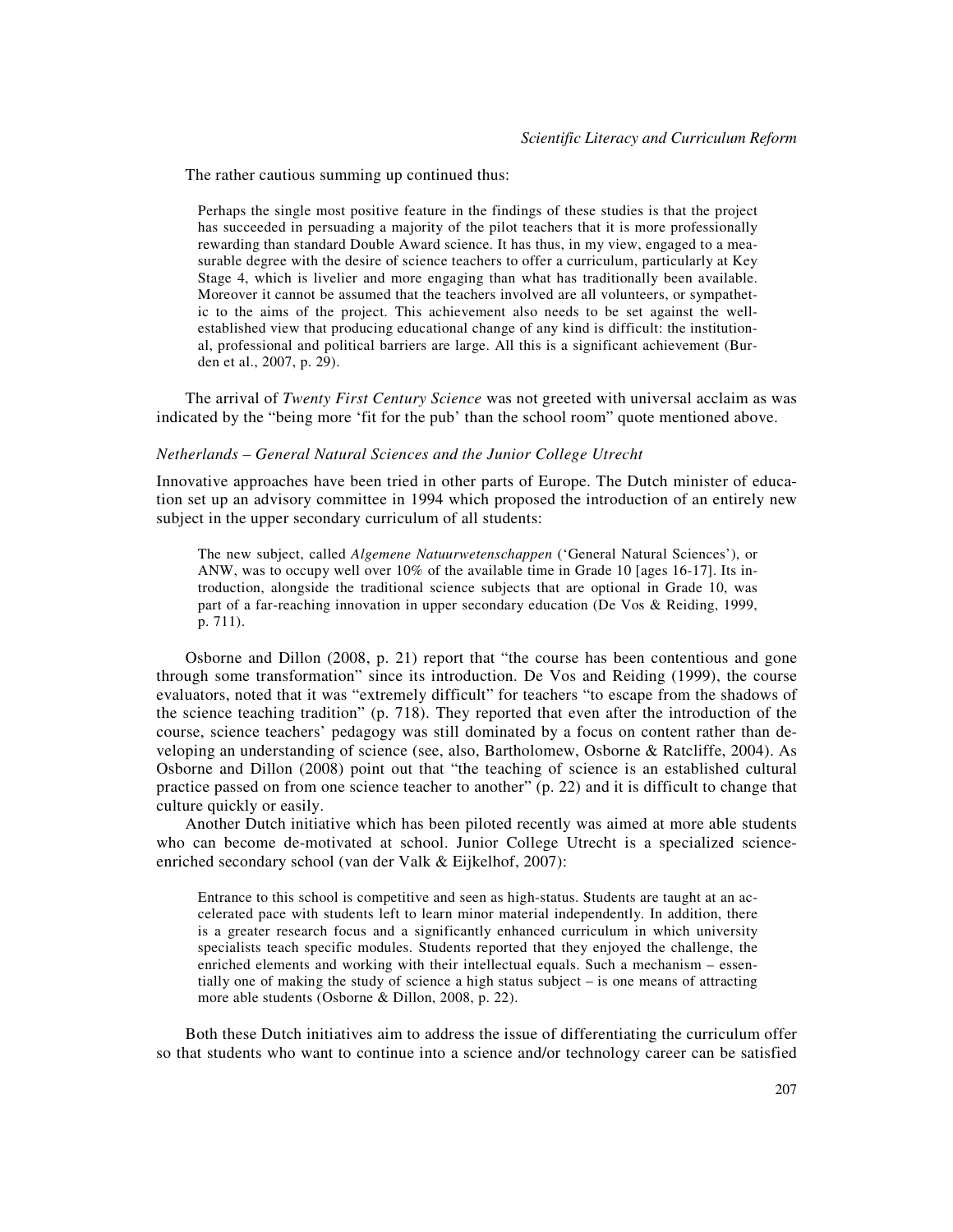while, at the same time, the majority of students learn something potentially more relevant (though see Chapter 1 of Roth & Barton (2004) for a critical analysis of the relevance of contemporary science education).

#### *Turkey: A new science and technology curriculum*

Turkey initiated a major primary school curriculum reform in 2003. Science was one of five subjects chosen for reform and a new curriculum for grades 1-8 has been implemented. Koc Isiksal and Bulut (2007), commenting on the rationale for the curriculum reform note that:

One of the major motivations for this curriculum improvement is to reach ideal international standards of education implemented in Europe, North America and East Asia. For instance, the new curriculum aims at creating learning environments, where students can share their ideas and actively participate, relating various disciplines to each other, and using different teaching methods within the enriched environment (p. 31).

Science is compulsory in Turkey from grade 4 (ages 9-10) through to grade 8 (ages 13- 14). The seven learning areas in the new science and technology curriculum are: Physical Processes; Life and Living Beings; Matter and Change; The Earth and the Universe; Science Process Skills (SPS); Science-Technology-Society-Environment (STSE), and, Attitudes and Values (AV) (Taşar & Atasoy, 2006, p. 4).

What is particularly interesting about this curriculum, is the predicted outcomes of the Science-Technology-Society-Environment learning area. For example, at the end of Grades 6- 8, a student should understand:

That many sources of knowledge are utilized in developing technological products such as imagination, creative thinking, culture and traditions, mathematical knowledge, knowledge obtained through science about how nature functions, as well as the human capabilities of realizing and from whatever source bringing together the knowledge, facts, and materials that initially seem to be unrelated in order to make a technological product (Taşar & Atasoy, 2006, p. 6).

Such an outcome would be unusual in a Western curriculum document. Indeed, at the beginning of this paper I noted the concern of members of the 2007 Linné Scientific Literacy Symposium: "There is little flavour in school science of the importance that creativity, ingenuity, intuition or persistence have played in the scientific enterprise" (Linder et al., 2007, p. 7). There is an irony here that 2009 is the 'European Year of Creativity and Innovation'.

Equally unusual to a Western European eye is one of the outcomes of the Attitudes and Values learning area ('Developing a life style') for the same three grades:

(Development of a life style through the control of the value system over a long period of time)

- Continuously checks on her/himself and the environment
- Continues the habits for a healthy life
- Realizes that everything is for the service of love, peace, and happiness
- Self-disciplined (Self-controlled, prompt, self-evaluating, sincere, consistent)
- Takes safety measures for her/himself and the environment. (Taşar & Atasoy, 2006, p. 9)

Although Taşar and Atasoy do not specifically refer to scientific literacy in their descrip-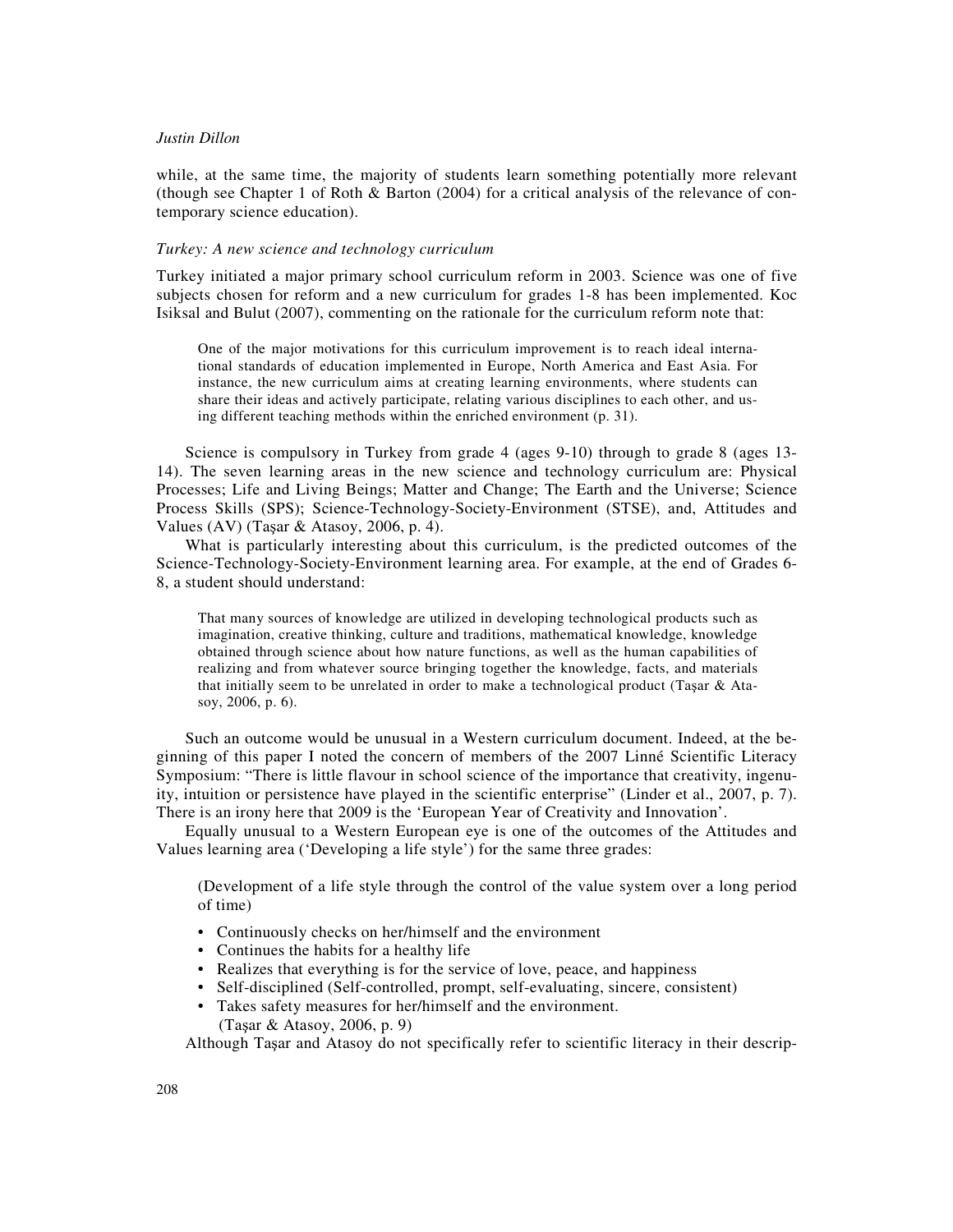tion of the new science and technology curriculum, it would appear that the reforms, aimed at reaching the standards of more developed countries, could reasonably fall under the scientific literacy umbrella.

## *Cross European projects: Pollen and Sinus*

Osborne and Dillon (2008) identify another focus of development in Europe, that is, projects that have attempted to develop a more inquiry-based approach to the teaching of science:

Notable amongst these are Pollen (www.pollen-europa.net) which is aimed at primary teachers in twelve European countries with an emphasis on teaching through inquiry; and Sinus and Sinus-Transfer which provide secondary school teachers in Germany with tools to change their pedagogical approach to science teaching in secondary school. The focus of these projects has been primarily on pedagogy and not on transforming the content itself. Such inquiry-based approaches are seen as providing children with: opportunities to use and develop a wider range of skills such as working in groups; more extended opportunities to explore their written and oral expression; and more open-ended, problemsolving experiences all in the belief that it will enhance student motivation and attainment. Some evidence does exist that these have been effective and it is these projects which are central to the recent report calling for a transformation in the pedagogy of science teaching in Europe. (p. 22)

The document that the authors refer to in their final sentence is the Rocard Report which, as we have seen, sets out an authoritative case for scientific literacy and radical change and yet promotes projects, originating in France and Germany that, in reality, offer little that teachers in the UK or the USA would regard as novel approaches to teaching science. Sometimes, though, it is necessary for every culture to reinvent the wheel.

## **Looking Beyond Europe**

Although the focus of this brief overview has been Europe, there are some interesting parallels with what has been happening in North America, Australasia and Africa. For example, in Canada, which has seen many initiatives aimed at promoting Science-Technology-Society (STS) education for many years, a nationwide framework (CMEC, 1997) led to a series of provincebased science curriculum revisions. The framework is based on a premise of science for all and scientific literacy is defined as "an evolving combination of the science-related attitudes, skills, and knowledge students need to develop inquiry, problem-solving, and decision-making abilities, to become lifelong learners, and to maintain a sense of wonder about the world around them" (Council of Ministers of Education, Canada [CMEC], 1997, p. 4). The Canadian approach differs from that taken in England and Wales and in the Netherlands in that it is an attempt to add a dimension to the curriculum rather than to create a special course. However, the approach used is to mandate that students do particular units which focus on problemsolving and on making decisions.

The approach taken in Australia (see Goodrum et al. 2000; Rennie et al. 2001) and the USA could be seen as more of an infusion in which frameworks and standards are used to impact across the curriculum. Roberts comments that frameworks such as *NSES* and the Australian example "typically reflect elements of both Vision I and Vision II, just because they are broad, idealized, multi-purpose, and intended to be enabling and facilitating" (2007a, p. 770).

In terms of issues arising from the Australian and the Canadian experiences, Roberts re-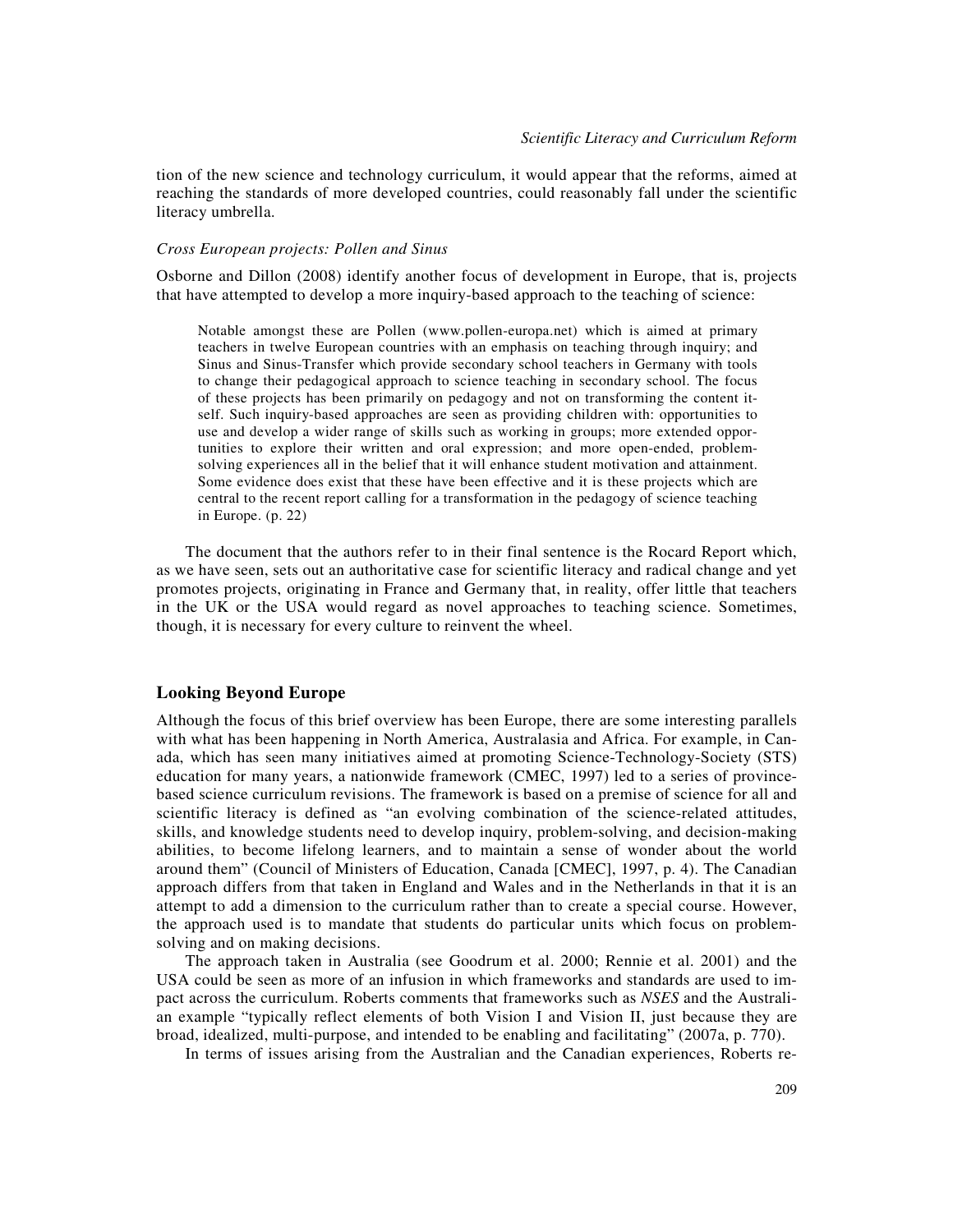views what happens "whenever curriculum arrangements do not mandate Vision II outcomes" (2007a, p. 771). Fensham (1998) describes three instances where scientists have defeated proposals to implement courses based on Vision II approaches to scientific literacy. Blades (1997) identifies a similar situation in Canada. Roberts notes that these cases illustrate "the retreat from Vision II to Vision I" which, he continues, "occurred as a result of power politics within curriculum committees" (Roberts, 2007a, p. 771). De Vos and Reiding (1999) describe how a retreat from a Vision II approach can actually take place during the implementation of a new curriculum.

Moving beyond the more economically-developed countries, in South Africa, the Department of Education science curriculum policy actively promotes scientific literacy. Specifically, it does this by expecting:

- the development and use of science process skills in a variety of settings;
- the development and application of scientific knowledge and understanding; and
- appreciation of the relationships and responsibilities between science, society and the environment. (Department of Education, Pretoria, 2002, p. 4)

The policy is unusual in that it aims to make the science curriculum "distinctively South African" (Department of Education, Pretoria, 2002, p. 10). Roberts notes that the policy is worthy of "special interest because it includes attention to relationships between science, on one hand, and traditional practices and technologies as these relate to traditional wisdom and knowledge systems, on the other" (2007a, p. 773). The policy explains the challenges that students face:

One can assume that learners in the Natural Sciences Learning Area think in terms of more than one world-view. Several times a week they cross from the culture of home, over the border into the culture of science, and then back again. How does this fact influence their understanding of science and their progress in the Learning Area? Is it a hindrance to teaching or is it an opportunity for more meaningful learning and a curriculum which tries to understand both the culture of science and the cultures of home? (Department of Education, Pretoria, 2002, p. 12).

More details of the rationale for the curriculum and the impact of its implementation can be obtained from Ogunniyi (2007). The idea of indigenous science education has less resonance in Europe than it has in Canada, South Africa and Australasia. Perhaps as a consequence European science education policy makers and researchers have yet to critique the curriculum in terms of its cultural appropriateness to the same extent that has happened elsewhere.

# **The Dimensions of Scientific Literacy**

McEneaney (2003) is correct to claim that 'scientific literacy' has a 'worldwide cachet'. It has become a rallying cry for a range of diverse interest groups all wanting to influence what science is taught in schools. The call can be heard in many parts of the world from Australasia to the Americas, and from Asia to Africa and Europe. However, as soon as words turn into action, the philosophical chasm that exists between Vision I and Vision II becomes a barrier to the major shift required in the culture of science education.

In Europe there are signs that, as we move towards the second decade of the 21st century, science educators and policy makers are rising to the challenge to provide a more appropriate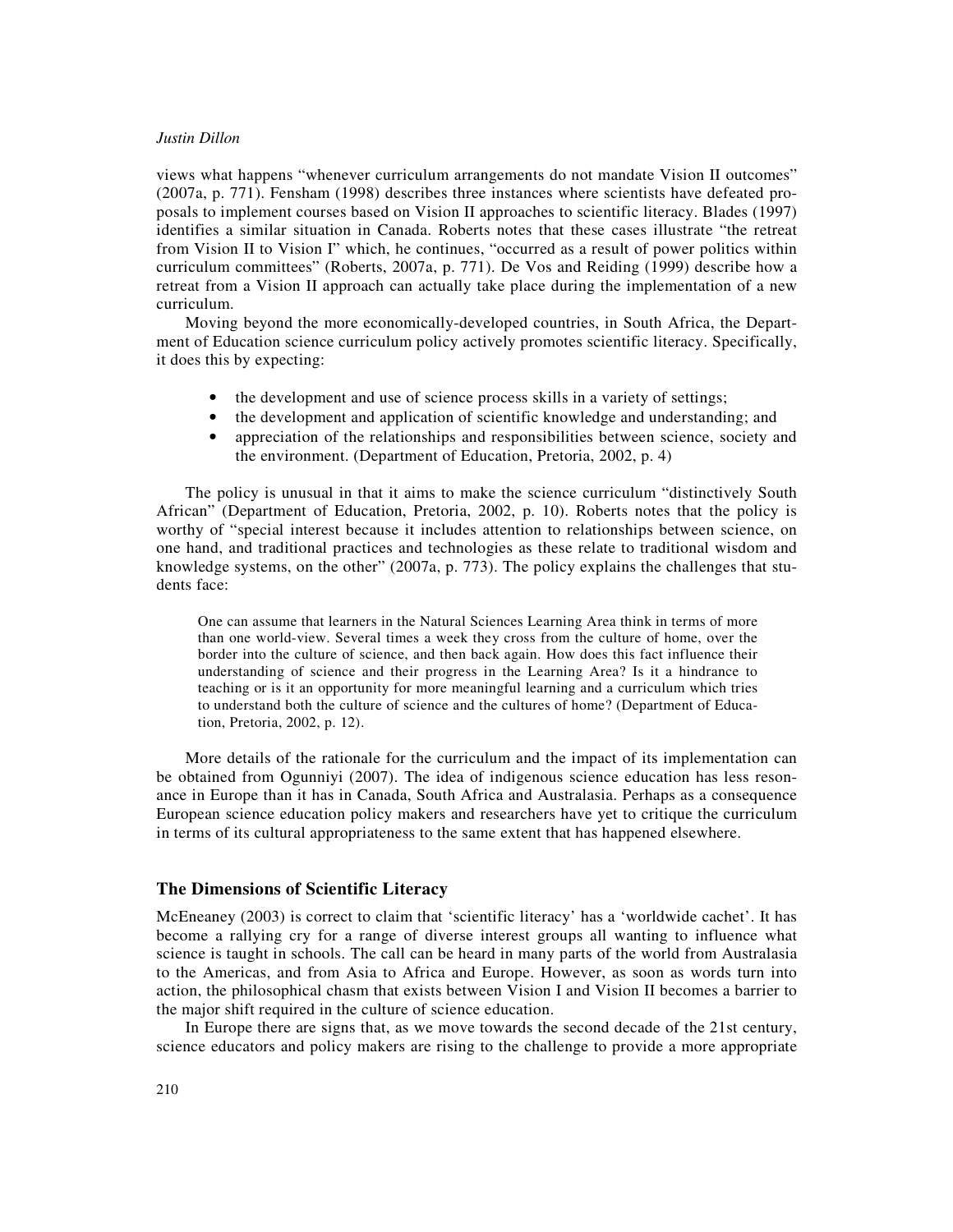science education for its citizens. However, when one reads the Rocard Report, with its clichéd rationales and overbearing assumptions, one is left feeling that we have a long way to go. We have yet to address, adequately, what is the purpose of science education? And we are nowhere near addressing the issues raised by Roth and Barton (2004) about the value of contemporary science education. So we plod on, looking over our shoulder at the monolith that is the content of science as students of all ages desert the sinking ship that is science education as we know it now.

Rather than wring our hands at the inadequacies of the term 'scientific literacy' we have to accept that it will have some considerable currency for years to come. We have to find ways to work with the term and then find ways to disrupt the hegemony that it holds over curriculum reform and assessment regimes. One way to do that might be to focus on the different dimensions of scientific literacy as identified by authors such as Shen who conceptualised three distinct but not mutually exclusive, categories of scientific literacy: *practical*, *civic*, and *cultural*. Practical scientific literacy is the "possession of the kind of scientific knowledge that can be used to help solve practical problems" (Shen, 1975, p. 46). Civic scientific literacy refers to the level of scientific knowledge and understanding necessary for informed public debate and sound policy-making. Cultural scientific literacy "is motivated by a desire to know something about science as a major human achievement" (Shen, 1975, p. 49). By breaking down scientific literacy into bite-sized chunks – scientific literacies, we can begin to see a way to organize the curriculum to meet the needs of different students throughout their time in and out of school. In so doing, we might begin to address the philosophical tensions between Vision I and Vision II conceptions of scientific literacy rather than pretend that they do not really matter.

#### **References**

- Bartholomew, J., Osborne, J., & Ratcliffe, M. (2004). Teaching students 'Ideas-About-Science': Five dimensions of effective practice. *Science Education*, *88*, 655–682.
- BBC News (2006). *Q&A*: *Science GCSE controversy*. Retrieved 7 December 2008 from, http://news.bbc.co.uk/1/hi/education/6039950.stm
- BBC News (2008). *Minister checks on science exams*. Retrieved 7 December 2008 from, http://news.bbc.co.uk/go/pr/fr/-/1/hi/education/7765769.stm
- Blades, D. (1997). *Procedures of power and curriculum change: Foucault and the quest for possibilities in science education.* New York: Peter Lang.
- Burden, J., Campbell, P., Hunt, A., Millar, R., Scott, P., Ametller, J., Hall, K., Leach, J., Lewis, J., Ryder, J., Bennett, J., Hogart, S., Ratcliffe, M., Hanley, P., Osborne, J., & Donnelly, J. 2007). *Twenty First Century Science Pilot Evaluation Report*. York/London: UYSEF/Nuffield Foundation. Retrieved 7 December 2008 from, http://www.21stcenturyscience.org/data/files/c21-evaln-rptfeb07-10101.pdf.
- Council of Ministers of Education, Canada (CMEC). (1997). *Common framework of science learning outcomes K to 12: Pan-Canadian protocol for collaboration on school curriculum for use by curriculum developers.* Toronto, ON, Canada: Author*.*
- Champagne, A.B., & Lovitts, B.E. (1989). Scientific literacy: A concept in search of definition. In A.B. Champagne, B.E. Lovitts & B.J. Callinger (Eds.), *This year in school science*: *Scientific literacy* (pp. 1–14). Washington, DC: AAAS.
- Department of Education, Pretoria. (2002). *Revised national curriculum statement for grades R-9 (schools): Natural sciences.* Pretoria; South Africa.
- De Vos, W., & Reiding, J. (1999). Public understanding of science as a separate subject in secondary schools in the Netherlands. *International Journal of Science Education*, *21*, 711–719.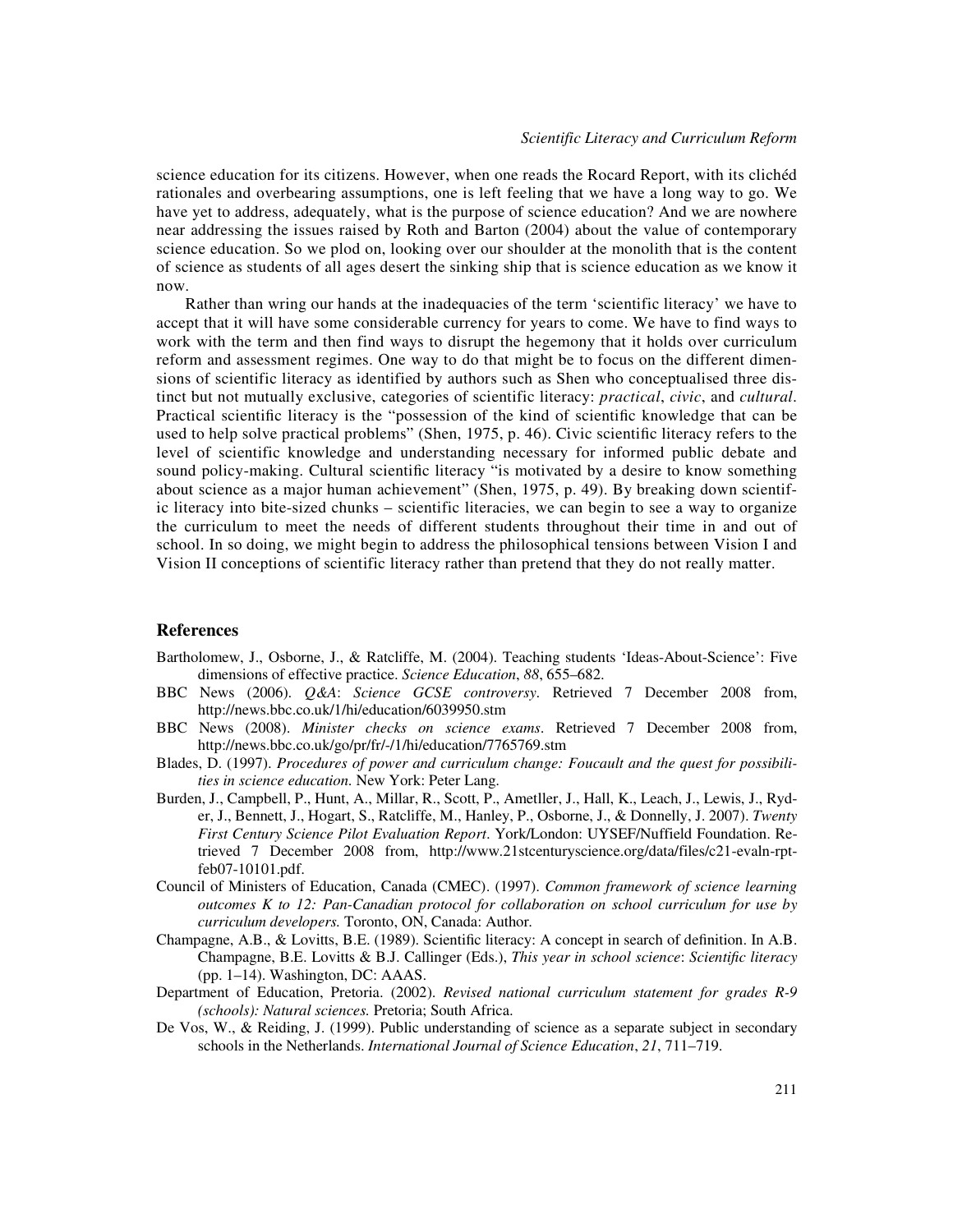- Fensham, P. J. (1998). The politics of legitimating and marginalizing companion meanings: Three Australian case stories. In D.A. Roberts & L. Östman (Eds.), *Problems of meaning in science curriculum* (pp. 178–192). New York: Teachers College Press.
- Goodrum, D., Hackling, M., & Rennie, L. (2000). *The status and quality of teaching and learning of science in Australian schools: A research report.* Canberra: Department of Education, Training and Youth Affairs.
- High Level Group on Science Education. (2007). *Science Now: A renewed pedagogy for the future of Europe.* Brussels: European Union.
- Hodson, D. (2008). *Towards scientific literacy. A teachers' guide to the history, philosophy and sociology of science*. Rotterdam: Sense.
- Koc, Y., Isiksal, M., & Bulut, S. (2007). Elementary school curriculum reform in Turkey. *International Education Journal*, *8*(1), 30–39.
- Laugksch, R.C. (2000). Scientific literacy: A conceptual overview. *Science Education, 84*(1), 71–94.
- Lee, O. (1998). Guest Editorial: Scientific literacy for all: What is it, and how can we achieve it? *Journal of Research in Science Teaching*, *34*(3), 219–222.
- McEneaney, E.H. (2003). The worldwide cachet of scientific literacy. *Comparative Education Review, 47(2)*, 217–237.
- Members of the Linné Scientific Literacy Symposium (2007). Statement of Concern. In C. Linder, L. Östman, & P.-O. Wickman (Eds.), *Promoting scientific literacy: Science education research in transaction* (pp. 7–8). Uppsala: Uppsala University.
- Millar, R., & Osborne, J. (Eds.). (1998). *Beyond 2000: Science education for the future*. King's College, School of Education.
- Ogunniyi, M.B. (2007). Teachers' stances and practical arguments regarding a science-indigenous knowledge curriculum: Part 2. *International Journal of Science Education*, *29*(10), 1189–1207.
- Organisation for Economic Cooperation and Development. (2007). *Executive Summary PISA 2006: Science competencies for tomorrow's world*. Paris: OECD.
- Osborne, J., & Dillon, J. (2008). *Science education in Europe: Critical reflections*. London: The Nuffield Foundation.
- Rennie, L., Goodrum, D., & Hackling, M. (2001). Science teaching and learning in Australian schools: Results of a national study. *Research in Science Education, 31*, 455–498.
- Roberts, D.A. (2007a). Scientific literacy/Science literacy. In S.K. Abell & N.G. Lederman, (Eds.), *Handbook of research on science education* (pp. 729–780). Mahwah, NJ: Lawrence Erlbaum.
- Roberts, D.A. (2007b). Opening remarks. In C. Linder, L. Östman, & P.-O. Wickman, (Eds.), Promoting scientific literacy: Science education research in transaction. *Proceedings of the Linnaeus Tercentenary Symposium* (pp. 9–17). Uppsala: Uppsala University.
- Roth, W.-M., & Barton, A.C. (2004). *Rethinking scientific literacy.* New York, NY: RoutledgeFalmer.
- Royal Society. (1985). *The public understanding of science*. London: Royal Society.
- Shamos, M. H. (1995). *The myth of scientific literacy*. New Brunswick, NJ: Rutgers University Press.
- Shen, B.S.P. (1975a). Scientific literacy and the public understanding of science. In S. B. Day (Eds.), *Communication of scientific information* (pp. 44–52). Basel: Karger.
- Shortland, M. (1988). Advocating science: Literacy and public understanding. *Impact of Science on Society, 38*(4), 305–316.
- Snow, C.P. (1962). *The two cultures and the scientific revolution*. Cambridge, UK: Cambridge University Press.
- Stables, A. (1996). Paradox in compound educational policy slogans: Evaluating equal opportunities in subject choice. *British Journal of Educational Studies*, *44*(2), 159–167.
- Taşar, M.F., & Atasoy, B. (2006, November). *Turkish educational system and the recent reform efforts: The example of the new science and technology curriculum for grade 4–8.* Paper presented at the meeting of Asia Pacific Educational Research Association, Tai Po, New Territories, Hong Kong.
- Twenty First Century Science (2008). Retrieved 7 December 2008 from,